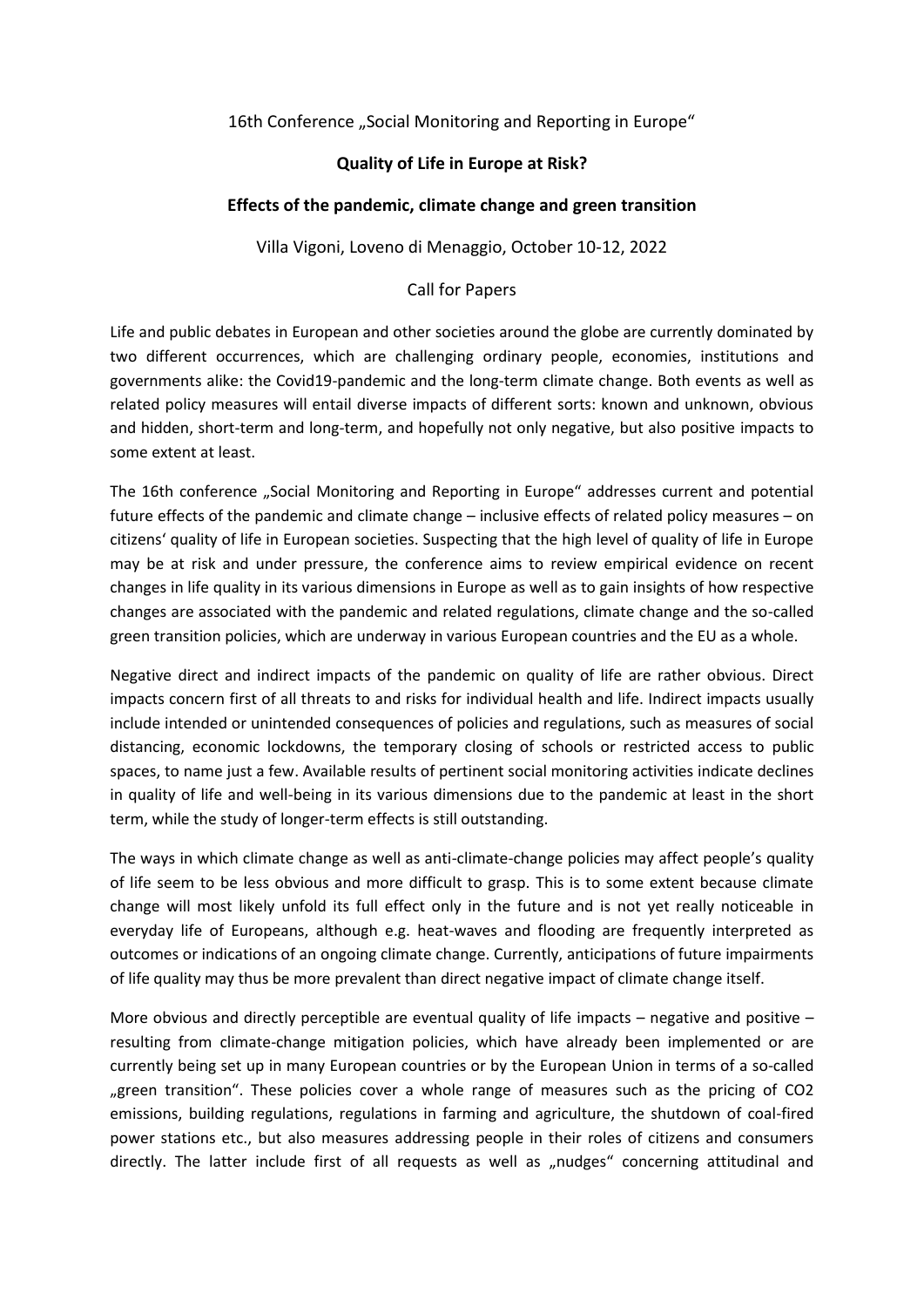behavioral changes towards life styles, which are supposed to be less materialistic, less consumption driven, more sustainable and less harmful for the global climate. Examples include the expectation to reduce short- and long-distance mobility, particularly by air and car, or the consumption of meat. Thus, in the recent past, the former emphasis on quality of life and individual well-being seems to have increasingly been replaced by calls for a more sustainable living in terms of "sufficiency". On the other hand, evidence shows, that the quality of life of Europeans is currently still strongly associated with material well-being in multiple terms, and income and consumption continue to be strong drivers of subjective well-being as numerous studies have shown.

The observation of a potential conflict between traditional understandings of quality of life and climate change or anti-climate-change policies raises the question if and in which ways high levels of well-being can be sustained without "costing the earth".

We invite contributions, which – among others – address one or more of the following issues:

 empirical evidence on recent changes in life quality in its various dimensions – objective and subjective – and across population groups in Europe;

 short- and longer-term impacts of the pandemic, climate change and the so-called green transition on quality of life and well-being in European societies; contributions analyzing the impacts of the mega drivers of recent changes separately or in combination are equally welcome!

behavioral impacts of the pandemic relevant for people's well-being, like e.g. socializing;

 changes in attitudes or value orientations, e.g. in terms of importance ratings of various – more or less material – life domains and respective differences across population groups and generations;

• recent shifts in the importance of material well-being (in terms of income, consumption, wealth etc.) in determining subjective well-being;

• evidence concerning indications that consumption-based life styles tend to be replaced by less materialistic life styles and/or willingness of citizens to change consumption patterns of various goods and amenities (e.g. cars, meat, air travel, long-distance travel, leisure activities);

attitudes towards climate change and different sorts of anti-climate-change policies;

 anticipations of future impairments (or improvements) of life quality due to climate change and/or climate-change mitigation policies.

We invite papers using national as well as cross-national perspectives, whilst comparative approaches are particularly welcomed.

As always, we are also inviting contributions presenting new initiatives, projects and releases for a session on "recent developments in European social monitoring and reporting".

The **deadline for submissions is May 15, 2022**. Please submit your abstract (no more than 300 words) to Dr. Heinz-Herbert Noll [\(hh.noll@t-online.de\)](mailto:hh.noll@t-online.de).